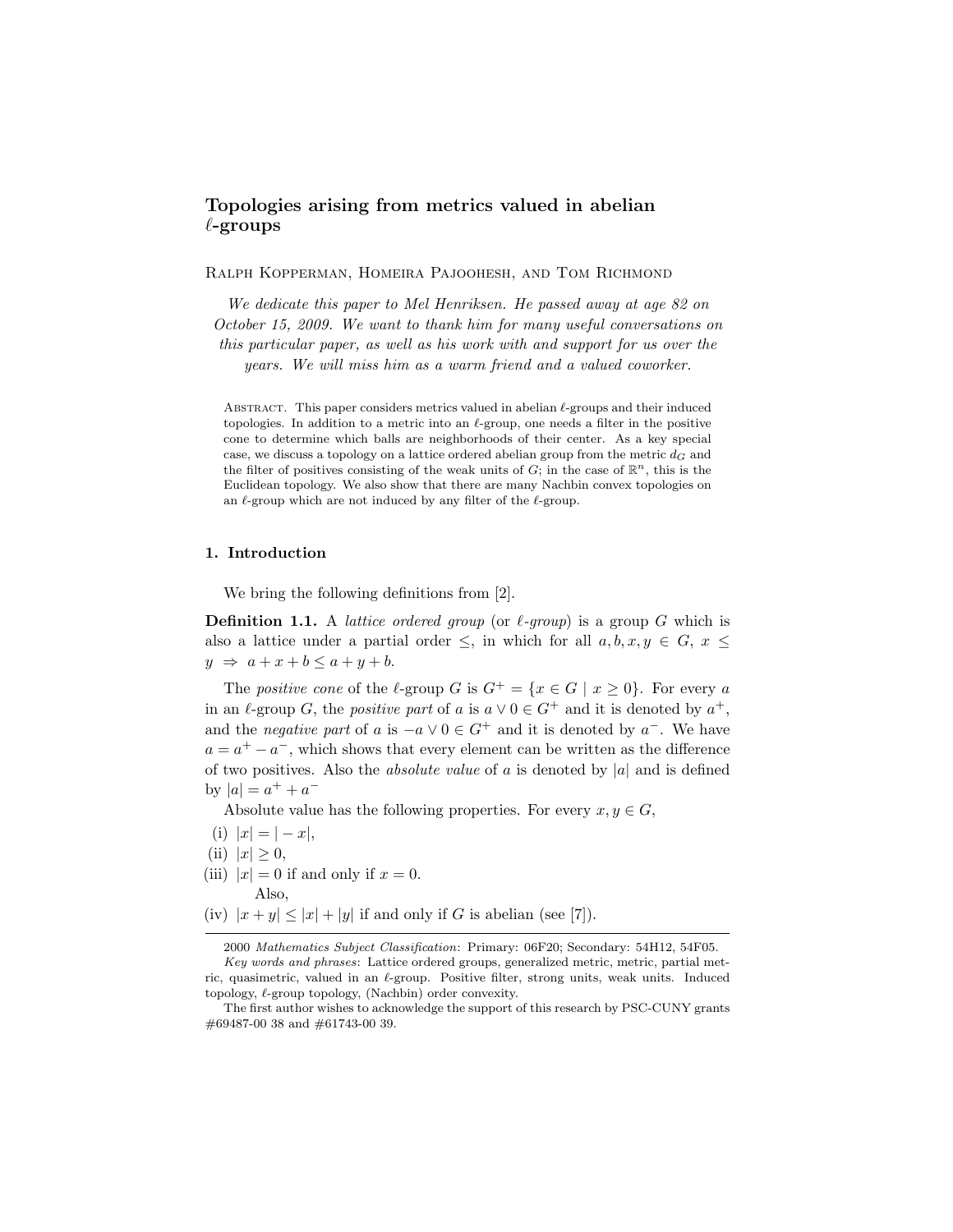**Definition 1.2.** Given an  $\ell$ -group G, a G-metric on a set X is a map d:  $X \times$  $X \to G$  satisfying the usual axioms for a metric, except that G need not be  $\mathbb{R}$ : namely for every  $x, y, z \in X$ ,

(sym)  $d(x, y) = d(y, x)$ ,

- (pos)  $0 \le d(x, y)$ ,
- (sd0)  $d(x, x) = 0$ ,
- (sep) if  $d(x, y) = 0$  then  $x = y$ ,
- (tri)  $d(x, z) \leq d(x, y) + d(y, z)$ .

A map  $q: X \times X \to G$  is called a *G*-quasimetric if it satisfies pos, sd0, tri, and the following asymmetric version of sep, which we call to: if  $q(x, y)$  =  $q(y, x) = 0$  then  $x = y$ .

Each G-quasimetric q has a dual,  $q^*$ , defined by  $q^*(x, y) = q(y, x)$ , which is easily seen to be a G-quasimetric.

The above of course are the usual metric axioms: symmetry, positivity, 0 self-distance, separation and triangularity. Now consider the  $\ell$ -group G and define  $d_G: G \times G \to G$  by  $d_G(x, y) = |x - y|$ . Then for every  $x, y, z \in G$ , we have:

- (i)  $d_G(x, y) = |x y| = |y x| = d_G(y, x)$
- (ii)  $d_G(x, y) = |x y| \ge 0$
- (iii)  $d_G(x, y) = 0$  if and only if  $x = y$ , and
- (iv) G is abelian if and only if  $d_G(x, z) = |x-z| = |(x-y)+(y-z)| \leq |x-y|$ +  $|y - z| = d_G(x, y) + d_G(y, z)$  (again by [7]).

Thus  $d_G$  is a G-metric (on the set G) if and only if G is abelian (see [6] and see [5] for a generalization). In this paper we study topologies on abelian  $\ell$ -groups which arise from such internal "distances". In the next section, we concentrate on the G-metric  $d_G$  while in later sections we consider quasimetrics as well. For this reason, we note even in the next section when our results hold for G-quasimetrics.

## 2. Topologies induced by metrics and positive filters in abelian  $\ell$ groups

Because of the above discussion, we need and we henceforth assume that G is an abelian  $\ell$ -group unless the contrary is stated explicitly. Thus  $d_G$  will be a G-metric.

If  $G = \mathbb{R}$  is the real line, the usual way of describing a metric topology is to choose a base consisting of "balls" of positive radius about each point. In what follows, we generalize this process beginning with a more precise description of what we mean by positivity. Throughout,  $\mathbb N$  will denote the set of positive integers  $\{1, 2, 3, \dots\}$ .

**Definition 2.1.** A subset P of  $G^+$  is called a *positive filter* on G if for every  $r, s \in P$ ,  $t \geq r \wedge s$  implies  $t \in P$ . A positive filter P is called Archimedean if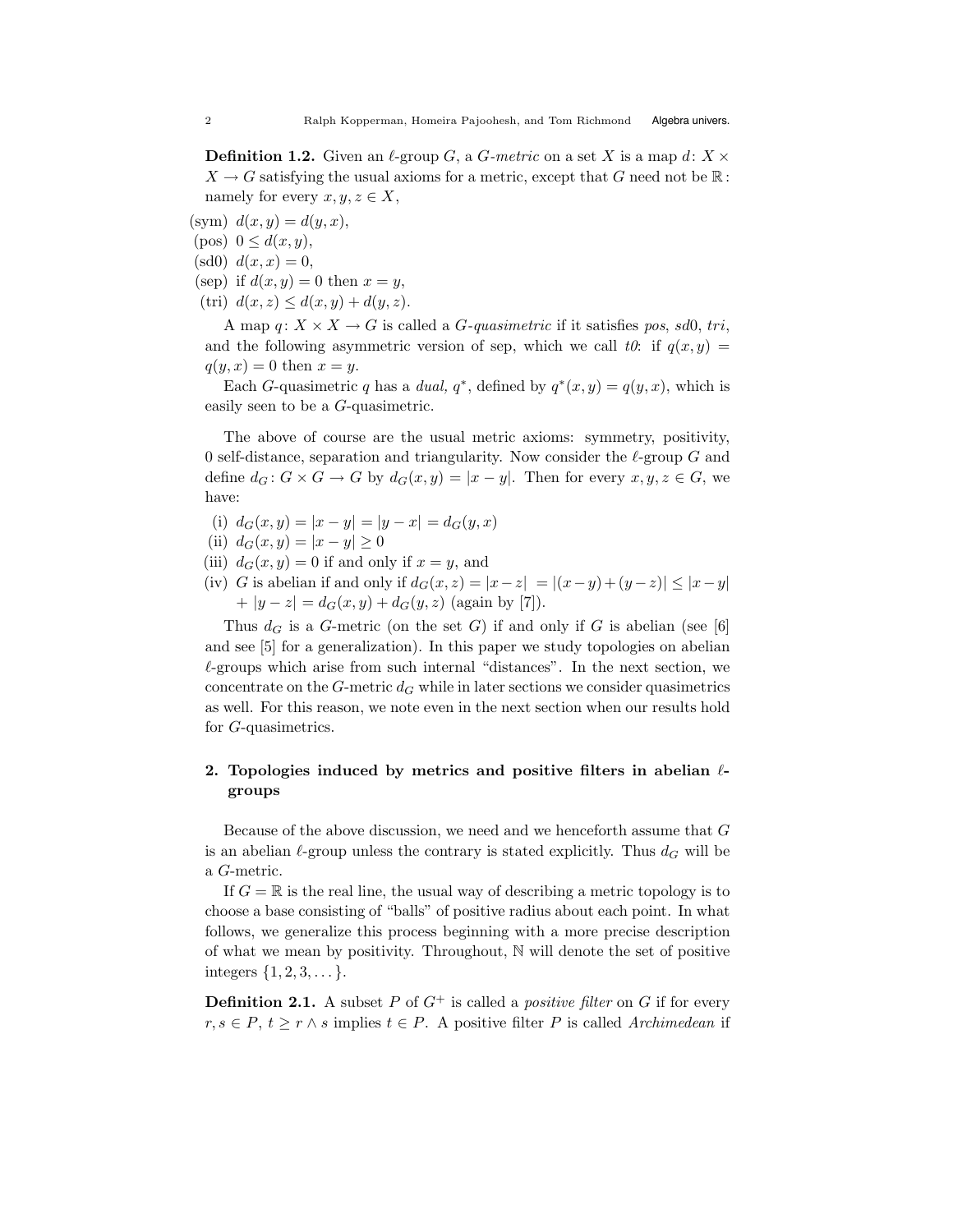whenever  $a \in G^+$  is such that  $na \leq p$  for each  $n \in \mathbb{N}$  and each  $p \in P$ , then  $a=0.$ 

**Example 2.2.** (i) For every  $\ell$ -group G,  $G^+$  is the largest positive filter on G and  $\emptyset$  is the smallest positive filter on  $G$ .

(ii) In the  $\ell$ -group  $\mathbb Z$  of integers, the set N is an Archimedean positive filter.

(iii) For any abelian  $\ell$ -group F, let  $NA(F)$  denote the product  $\mathbb{Q} \times F$  ( $\mathbb{Q}$  the rationals), equipped with the lexicographic order defined by:  $(q, f) \geq (0, 0)$  if  $q > 0$ , or  $q = 0$  and  $f \geq 0$ . Let  $V_F = \{(q, f) \in \mathbb{Q} \times F : q > 0\}$ . Then  $V_F$  is a positive filter on  $NA(F)$  which is not Archimedean, since for each  $n \in \mathbb{N}$ ,  $x \in F^+$ , and  $r > 0$ ,  $(0, nx) \le (r, 0)$ . When an element a of  $NA(F)$  belongs to  $V_F$  we write  $a \gg 0$ .

We now consider how topologies arise from G-quasimetrics and positive filters.

**Definition 2.3.** Suppose G is an abelian  $\ell$ -group, q is a G-quasimetric on a set X, and P is a positive filter on G. For any  $r \in P$ ,  $n \in \mathbb{N}$  and  $x \in X$ , we let  $N_{r/n}^q(x) = \{y \in X : nq(x, y) \le r\}$ , and we define  $\tau_{q,P} = \{T \subseteq X : \text{if } x \in T\}$ then  $N_{r/n}^q(x) \subseteq T$  for some  $r \in P$  and  $n \in \mathbb{N} \} \cup \{X\}.$ 

When there is no danger of confusion we denote  $N_{r/n}^q(x)$  by  $N_{r/n}(x)$ .

By the above,  $\emptyset$  is certainly open. If our positive filter P is  $\emptyset$ , then  $\tau_{q,P}$  =  $\{\emptyset, X\}$ , because when  $T \subseteq X$  satisfies the condition that  $x \in T$  implies that  $N_{r/n}(x) \subseteq T$  for some  $r \in P$  and  $n \in \mathbb{N}$ , then  $T = \emptyset$ .

In the next theorem we show that  $\tau_{q,P}$  is always a topology, which we call the *induced topology* resulting from  $q$  and  $P$ .

Earlier references such as [8] used distance functions into certain ordered semigroups, and filters on these semigroups with additional properties which were called "sets of positives". The stronger algebraic properties of  $\ell$ -groups allow us to work with all positive filters. We accomplish this without requiring divisibility, by using the properties of abelian  $\ell$ -groups and the sets  $N_{r/n}(x)$ .

**Theorem 2.4.** Let G be an  $\ell$ -group,  $q: X \times X \to G$  be a G-quasimetric on a set X, and P be a positive filter on G. Then the set  $\tau_{q,P}$  is a topology on X, and  $\{N_{r/n}(x) : r \in P, n \in \mathbb{N}\} \cup \{X\}$  is a neighborhood base at each  $x \in X$ .

*Proof.* If  $P = \emptyset$ , then we are done by the remarks above. If  $P \neq \emptyset$ , the usual proof for metrics that those sets which contain a "closed" ball of positive radius centered about each point (an  $N_{r/n}(x)$ ,  $r \in P$ ,  $n \in \mathbb{N}$ ) form a topology in which those balls are a neighborhood base at  $x$  is easily transferred to this situation (but note that for positive integers m, n and  $r, s \in P$ ,  $N_{r \wedge s/m+n}(x) \subseteq N$  $N_{r/n}(x) \cap N_{s/m}(y)$ .

The reader can verify that for each  $x \in X$ , the  $T_{r/n}(x) = \{y \in X :$  for some  $k \in \mathbb{N}, N_{r/k}(y) \subseteq N_{r/n}(x)$  form an open base about x in  $\tau_{q,P}$ .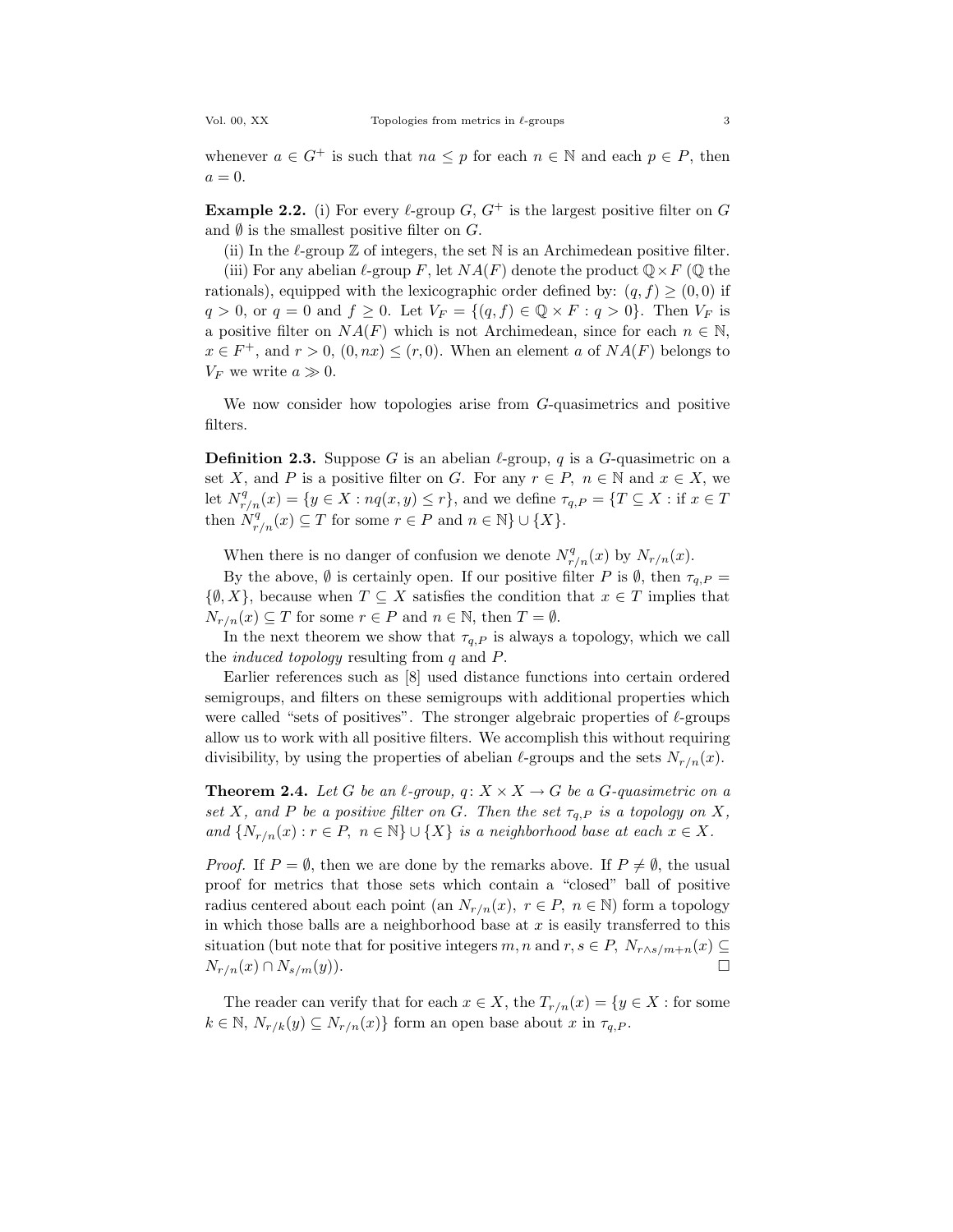Recall that if  $\tau$  is a topology on a group  $(G, +)$  such that the mapping  $(x, y) \rightarrow x + y$  is continuous and inversion is continuous, then  $(G, +, \tau)$  is called a *topological group*, and  $\tau$  is called a *group topology*.

Let  $(G, +, \vee, \wedge)$  be an  $\ell$ -group and  $\tau$  a group topology on  $(G, +)$ . Then  $\tau$ is called an  $\ell$ -group topology if the lattice operations  $\vee, \wedge : (G, \tau) \times (G, \tau) \rightarrow$  $(G, \tau)$  are continuous, and in this case  $(G, +, \vee, \wedge, \tau)$  is called a *topological*  $\ell$ -group.

If we consider any abelian  $\ell$ -group G, then  $d_G : G \times G \to G$  is a G-metric. In this case  $N_{r/n}(x) = \{y \in X : n|x-y| \leq r\}$ , and we denote the topology induced by  $d_G$  and a positive filter P by  $\tau_{d_G,P}$  or  $\tau_{G,P}$ .

**Theorem 2.5.** Let G be an abelian  $\ell$ -group, and P be a positive filter on G. Then  $(G, \tau_{G,P})$  is a topological  $\ell$ -group.

*Proof.* As a G-metric,  $d_G$  is a G-quasimetric, so by Theorem 2.4,  $\tau_{G,P}$  is a topology on X, and  $\{N_{r/n}(x): r \in P, n \in \mathbb{N}\} \cup \{X\}$  is a neighborhood base at each  $x \in X$ . Now we show that  $\cdot : G \times G \to G$  is continuous. Assume  $x + y \in T \in \tau_{G,P}$ . Then there are  $r \in P$ ,  $n \in \mathbb{N}$  so that  $N_{r/n}(x + y) \subseteq T$ . Using tri, one can easily verify that  $N_{r/2n}(x) + N_{r/2n}(y) \subseteq N_{r/n}(x+y) \subseteq T$ , so + is continuous since the  $N_{r/n}(x)$  form a neighborhood base about x. Also one can see if  $x \in T \in \tau_{G,P}$  then  $-x \in -T$ . But  $T \in \tau_{G,P}$  iff  $-T \in \tau_{G,P}$ because  $N_{r/n}(-x) = -N_{r/n}(x)$ .

To see the continuity of  $\vee$ ,  $\wedge$ , note that these are both order preserving operations which satisfy the rule  $(x * y) + s = (x + s) * (y + s)$ , where  $*$  denotes either of these lattice operations. Given  $r \in P$ ,  $n \in \mathbb{N}$ , let  $u \in N_{r/n}(x)$ ,  $v \in$  $N_{r/n}(y)$ . Then  $nx * ny - r = (nx - r) * (ny - r) \leq nu * nv \leq (nx + r) * (ny + r) = nx * ny + r$ , so  $u * v \in N_{r/n}(x * y)$ .  $nx * ny + r$ , so  $u * v \in N_{r/n}(x * y)$ .

**Definition 2.6.** A subset U of a partially ordered set  $(P, \leq)$  is said to be *order* convex if whenever  $u, v \in U$  and  $u \leq t \leq v$ , then  $t \in U$ . A *Nachbin convex*  $\ell$ -group topology is an  $\ell$ -group topology with a base of order convex sets. That is, if  $x \in T \in \tau$  then  $x \in U \subseteq T$  for some order convex  $U \in \tau$ . (In his monograph [11], Nachbin called such topologies "locally convex" topologies.)

**Theorem 2.7.** Let G be an abelian  $\ell$ -group and P be a positive filter on G. Then  $(G, \tau_{d_G, P})$  is a Nachbin convex topological  $\ell$ -group.

*Proof.* We already know that  $\tau_{d_G,P}$  is an  $\ell$ -group topology. For Nachbin convexity let  $q_G(x, y) = (x - y) \vee 0 = (x - y)^+$ . Then for  $r \in P$ ,  $n \in \mathbb{N}$ ,  $x \in X$ , consider  $N_{r/n}^q(x) = \{y : nq_G(x, y) \le r\}$  and  $N_{r/n}^{q^*}(x) = \{y : nq_G(y, x) \le r\}$ . Of course,  $q_G(x, y), q_G(y, x) \leq q_G(x, y) + q_G(y, x) = d_G(x, y) = q_G(x, y) \vee q_G(y, x)$ . By these inequalities:

if  $n q_G(x,y) \leq r$  and  $n q_G(y,x) \leq r$  then  $n d_G(x,y) \leq r$ , so  $N_{r/n}^q(x) \cap$  $N_{r/n}^{q^*}(x) \subseteq N_{r/n}(x)$ , and

if  $nd_G(x,y) \leq r$  then  $nq_G(x,y) \leq r$  and  $nq_G(y,x) \leq r$  so  $N_{r/n}(x) \subseteq$  $N_{r/n}^q(x) \cap N_{r/n}^{q^*}(x).$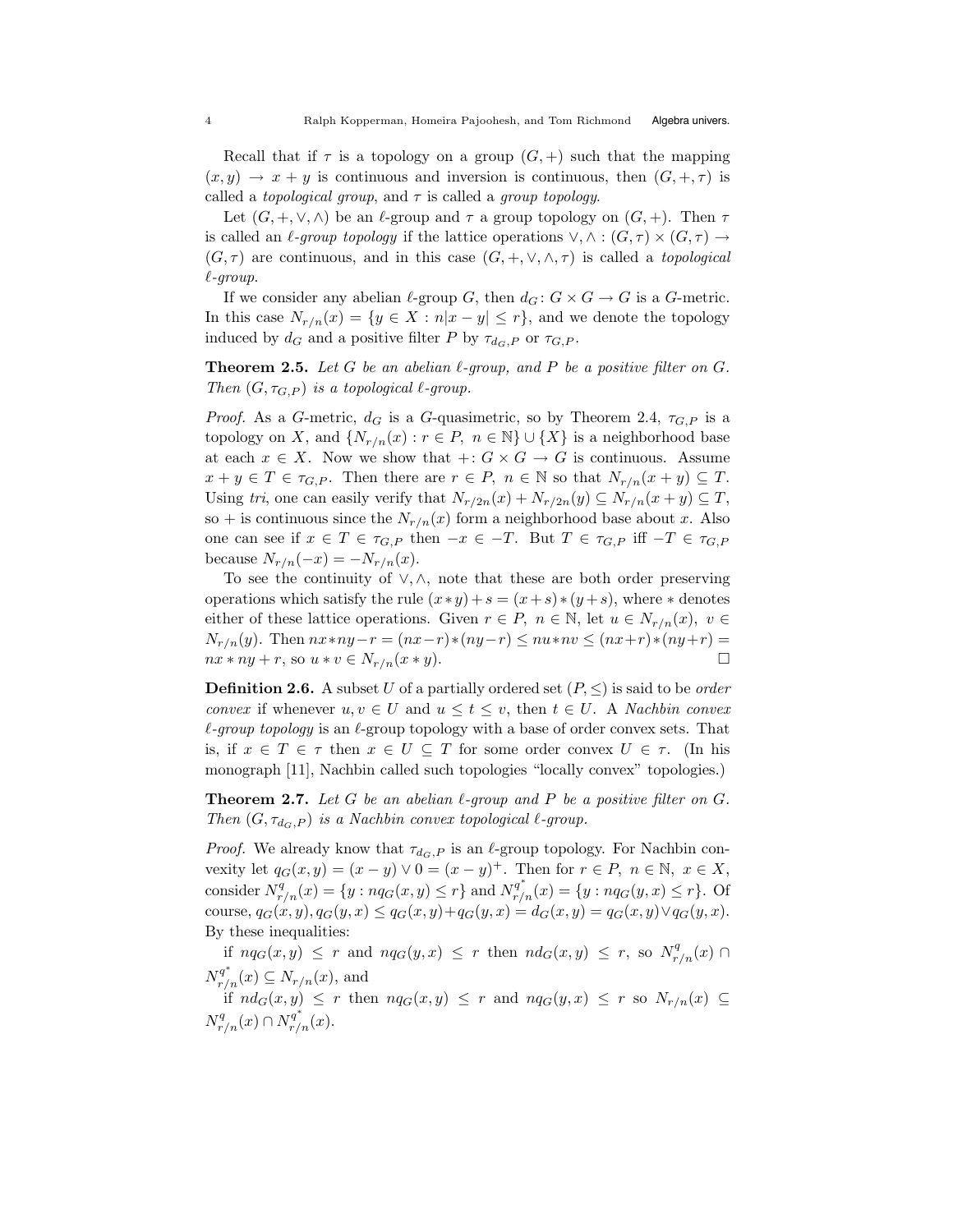Similarly to the definition of  $T_{r/n}(x)$  in the proof of 2.4, we let  $U_{r/n}(x) =$  $\{y \in G : \text{there is a } k \in \mathbb{N} \text{ such that } N_{r/k}^q(y) \subseteq N_{r/n}^q(x)\}\text{, and } L_{r/n}(x) = \{y : \text{and } J_{r/n}(x) = \{y\} \}$ there is a  $k \in \mathbb{N}$  such that  $N_{r/k}^{q^*}(y) \subseteq N_{r/n}^{q^*}(x)$ .

Note that  $U_{r/n}(x)$  is an upper set, since if  $v \in U_{r/n}(x)$  and  $v \leq w$ , then for some  $k \in \mathbb{N}$ ,  $N_{r/k}^q(v) \subseteq N_{r/n}^q(x)$ . But  $N_{r/k}^q(w) \subseteq N_{r/n}^q(x)$  since  $kq_G(y,w)$  =  $k(y-w)^{+} \leq k(y-v)^{+} \leq r$ . Thus  $w \in U_{r/n}(x)$ . Also  $U_{r/n}(x)$  is open, for if  $y \in U_{r/n}(x)$  then for some  $k \in \mathbb{N}$ ,  $N_{r/k}(y) \subseteq N_{r/k}^q(y) \subseteq N_{r/n}^q(x)$ . It is clear as well that  $U_{r/n}(x) \subseteq N_{r/n}^q(x)$ . Similarly,  $L_{r/n}(x)$  is a lower set and is an open subset of  $N_{r/n}^{q^*}(x)$ .

If  $x \in T \in \tau_{d_G,P}$ , then for some  $m \in \mathbb{N}$  and  $r \in P$ , we have  $x \in N_{r/m}(x) \subseteq$ T. Thus by the last paragraph,  $x \in U_{r/m}(x) \cap L_{r/m}(x) \subseteq N_{r/m}^q(x) \cap N_{r/m}^{q^*}(x) \subseteq$  $N_{r/m}(x) \subseteq T$  and  $U_{r/m}(x) \cap L_{r/m}(x) \in \tau_{d_G,P}$ . That is, the  $U_{r/m}(x) \cap L_{r/m}(x)$ form a base of open neighborhoods of x. They are convex as well, for if  $y, z \in$  $U_{r/m}(x) \cap L_{r/m}(x)$  and  $y \leq w \leq z$ , then  $w \in U_{r/m}(x)$  since  $w \geq y \in U_{r/m}(x)$ . Also  $w \in L_{r/m}(x)$  since  $w \leq z \in L_{r/m}(x)$ .

By the last paragraph  $w \in U_{r/m}(x) \cap L_{r/m}(x)$ . So the  $U_{r/m}(x) \cap L_{r/m}(x)$ <br>m a base of convex open neighborhoods of x, completing our proof. form a base of convex open neighborhoods of  $x$ , completing our proof.

We now give an example of a positive filter that exists on each abelian  $\ell$ -group G. An element  $w \in G^+$  is called a *weak unit* if for every  $g \in G^+$ ,  $w \wedge g = 0$  implies  $g = 0$ . We denote the set of weak units by  $W(G)$ . The following is well known and easy to show:

#### **Theorem 2.8.** The set  $W(G)$  is a positive filter on the abelian  $\ell$ -group  $G$ .

Notice that  $W(G)$  may be empty. For example, this happens if G is a direct sum of an infinite number of nontrivial  $\ell$ -groups. But  $d_G$  and the positive filter  $W(G)$  always give us an  $\ell$ -group topology, and often a useful one. If G is a totally ordered group, then  $W(G) = (0,\infty)$ , the set of strictly positive elements of G. Thus  $\tau_{d_R,W(\mathbb{R})}$  is the Euclidean topology on R. In fact, on finite products  $G_1 \times ... \times G_n$  of totally ordered groups,  $W(G) = (0,\infty) \times ... \times (0,\infty)$ . So also,  $\tau_{d_{\mathbb{R}^n},W(\mathbb{R}^n)}$  is the Euclidean topology on  $\mathbb{R}^n$ . Indeed, a major reason for considering these natural distance structures is that many  $\ell$ -group topologies so arise, and we use this in later sections to analyze them.

Next we show that every Tychonoff space can be derived from a generalized metric in the way described above, and that the converse holds. More precisely:

**Theorem 2.9.** (a) For each abelian  $\ell$ -group G, Archimedean positive filter P on G, and G-metric d on a set X,  $\tau_{d,P}$  is a Tychonoff topology.

(b) Conversely, given a Tychonoff topological space  $(X, \tau)$  there is an abelian  $\ell$ -group G, an Archimedean positive filter P on G, and a G-metric d on X such that  $\tau = \tau_{d.P}$ .

*Proof.* (a) By Theorem 2.4,  $\tau_{d,P}$  is a topology. So, as is well-known, it suffices to show that  $(X, \tau_{d,P})$  is completely regular and that singletons are closed. To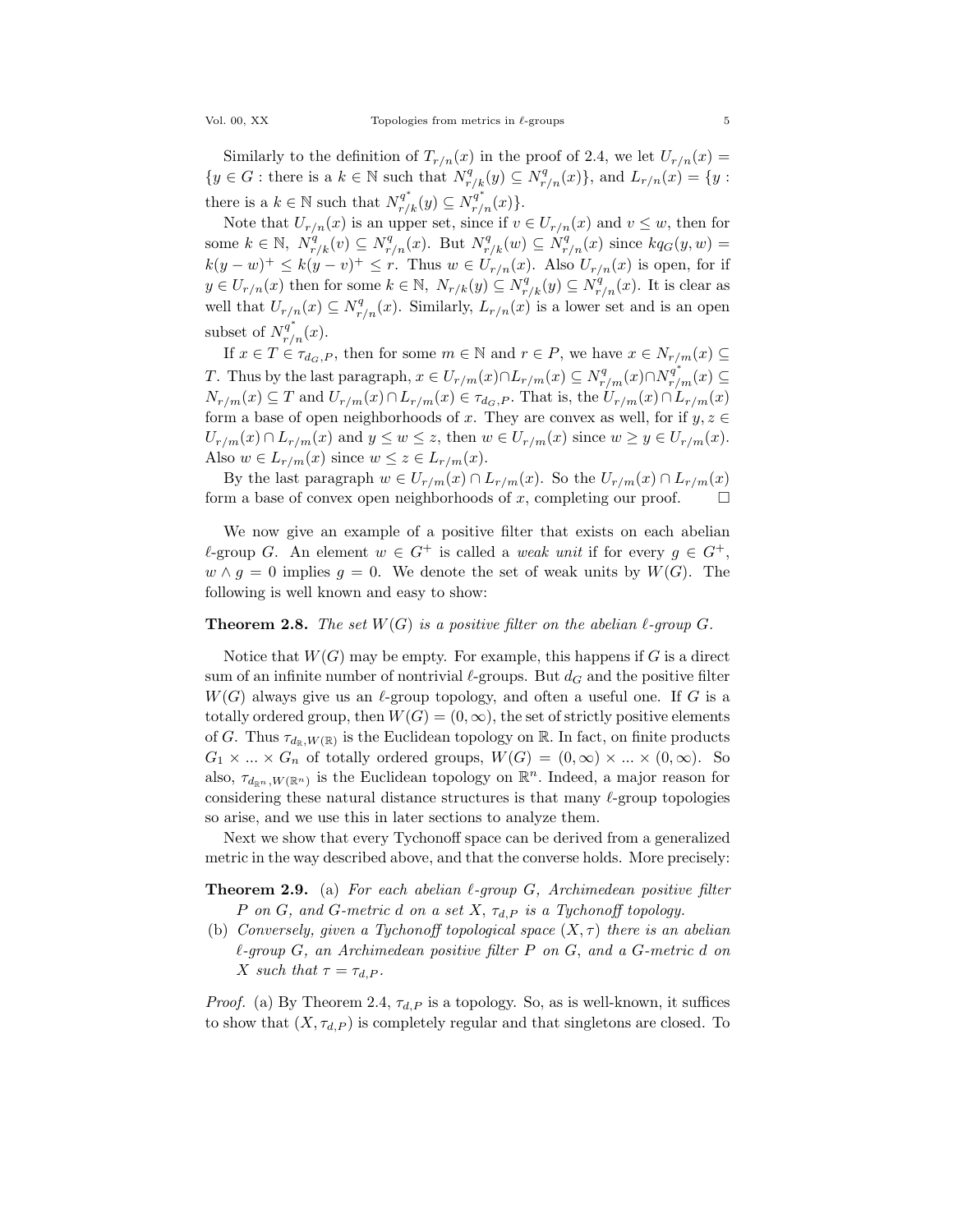prove it is completely regular, we must show that for each  $x \in T \in \tau_{d,P}$ , there is a continuous function  $h: X \to [0, 1]$  such that  $h(x) = 1$  and  $h(a) = 0$  if  $a \notin T$ .

Since T is open and  $x \in T$ , there are  $r \in P$  and  $n \in \mathbb{N}$  so that  $N_{r/n}(x) \subseteq T$ . Define  $f_{x,r/n}$ :  $X \to G$  by letting  $f_{x,r/n}(y) = r - nd(x, y)$ . Whenever y and z are in X, we have  $d_G(f_{x,r/n}(y), f_{x,r/n}(z)) = |(r - nd(x, y)) - (r - nd(x, z))| =$  $n|d(x,y) - d(x,z)| \leq nd(y,z)$ . We use this to show that  $f_{x,r/n}$  is continuous: For any  $y \in X$  and basic neighborhood  $N_{s/m}(f(y))$ , where  $s \in P$  and  $m \in \mathbb{N}$ , if  $z \in N_{s/mn}(y)$  then  $mnd(y, z) \leq s$ , so  $md_G(f_{x,r/n}(y), f_{x,r/n}(z)) \leq s$ , that is,  $f(z) \in N_{s/m}(f(y)).$ 

Note that  $f_{x,r/n}(x) = r$ . Now since  $f_{x,r/n}(y) = r - nd(x, y)$ , we have the following equivalences:

$$
2f_{x,r/n}(y) \ngeq r \Leftrightarrow 2r - 2nd(x,y) \ngeq r \Leftrightarrow r \ngeq 2nd(x,y) \Leftrightarrow y \not\in N_{r/2n}(x).
$$

Going now to G, note that  $N_{r/2}(r)$  is a basic neighborhood of r not containing 0. Since  $\tau_{d_G,P}$  is a group topology, it is completely regular. Thus there is a continuous  $g: G \to [0, 1]$  such that  $g(r) = 1$  and  $g(t) = 0$  whenever  $t \notin N_{r/2}(r)$ . As a result, if  $y \notin T$  then  $y \notin N_{r/2n}(x)$ , so by the displayed equivalences,  $2f_{x,r/n}(y) \not\geq r$ . Thus  $2(r - f_{x,r/n}(y)) = 2r - 2f_{x,r/n}(y) \not\leq 2r - r = r$ . Therefore  $2|r - f_{x,r/n}(y)| \nleq r$  and hence  $f_{x,r/n}(y) \notin N_{r/2}(r)$ . So  $g(f_{x,r/n}(y)) = 0$ . Also,  $g \circ f_{x,r/n} : X \to [0,1]$  is continuous and  $g \circ f_{x,r/n}(x) = g(r) = 1$ . This shows that  $\tau_{d,P}$  is completely regular by taking  $h = g \circ f_{x,r/n}$ .

Now we show that singletons are closed. If  $y \in cl({x})$  then each basic neighborhood  $N_{r/n}(y)$  of y meets  $\{x\}$ . The latter occurs if and only if  $nd(x, y) \leq r$ for each  $n \in \mathbb{N}$  and  $r \in P$ . But P is an Archimedean positive filter, so this last statement implies  $d(x, y) = 0$ , hence  $x = y$ . Thus (a) holds.

(b) Conversely, assume  $(X, \tau)$  is Tychonoff. If  $I = \{(x, T) : x \in T \in \tau\},$ then whenever  $i = (x, T) \in I$ , there is an  $f_i : X \to [0, 1]$  such that  $f_i(x) = 1$ and  $f_i(y) = 0$  when  $y \notin T$ . We must find a lattice ordered group G, an Archimedean positive filter P on G, and a G-metric on X such that  $\tau = \tau_{d,P}$ . As in Example 2.2(iii), let  $G_i = NA(\mathbb{R}) = \mathbb{Q} \times \mathbb{R}$  for each  $i \in I$ , with the lexicographic order  $((q, r) \leq (s, t)$  if  $q < s$  or  $q = s$  and  $r \leq t$ , and for  $x = (q, r), x \gg 0$  denotes  $q > 0$ . Then  $G_i$  is an abelian  $\ell$ -group.

Now let  $G = \prod_{i \in I} G_i$  and define  $d: X \times X \to G$  by letting  $d(x, y)_i =$  $(0, |f_i(x) - f_i(y)|)$  for each  $i \in I$ . One can easily see that  $d(x, x) = 0$  and  $d(x, y) = d(y, x)$ . Also d satisfies the triangle inequality because  $|f_i(x) |f_i(y)| \leq |f_i(x) - f_i(z)| + |f_i(z) - f_i(y)|$  for each  $i \in I$ .

To see that d is a G-metric on X, we need only note that  $d(x, y) = 0$  implies  $x = y$ . But if  $x \neq y$ , then  $j = (x, X \setminus \{y\}) \in I$ . Thus  $f_j(x) \neq f_j(y)$ . As a result,  $d(x, y)_i \neq 0$ , so  $d(x, y) \neq 0$ .

For each  $i \in I$ , let  $P_i = (0, \infty)$ , and let  $P = \sum_{i \in I} P_i = \{r \in G : \text{each } r_i > 0\}$ and  $r_i \gg 0$  for all but a finite number of i. Certainly P is a positive filter. To see that P is Archimedean, note that if  $na \leq r$  for each  $r \in P$ , then  $a_i \leq (0, s)$ for each strictly positive s. Thus each  $a_i \leq (0,0)$ , so  $a \leq 0$ .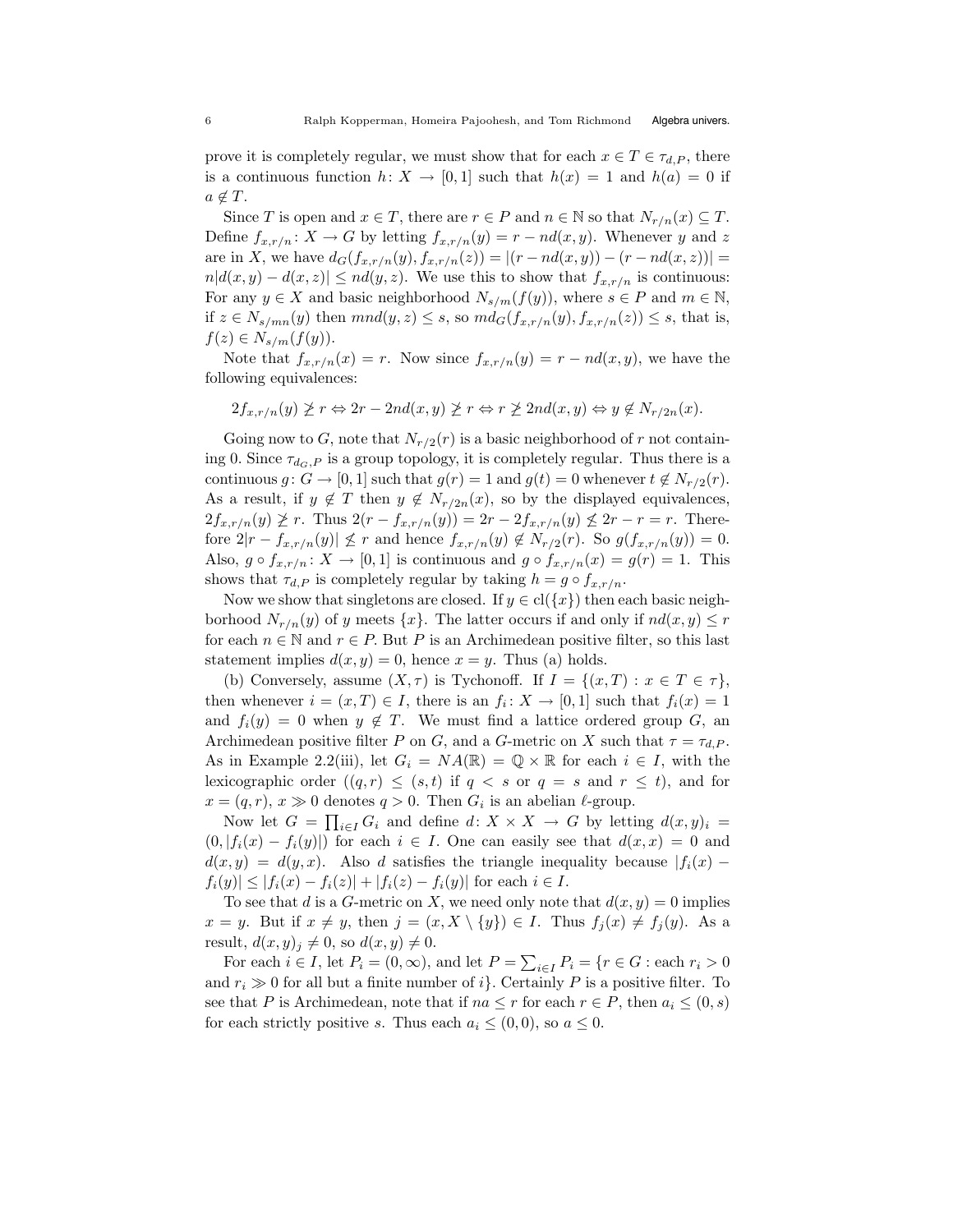It remains to show that  $\tau = \tau_{d,P}$ . To see that  $\tau \supseteq \tau_{d,P}$ , it suffices to show that for each  $x \in X$ , the arbitrary basic  $\tau_{d,P}$ -neighborhood  $N_{r/n}(x)$ , for  $r \in P$ ,  $n \in \mathbb{N}$ , is a  $\tau$ -neighborhood of x. To see this, let F be the finite set of  $j \in I$  such that  $r_j \not\gg 0$ . Let for  $j \in F$ ,  $r_j = (0,t_j)$  for some  $t_j \in (0,\infty)$ . Next note that the  $\tau$ -open set  $V_x = \bigcap_{j \in F} f_j^{-1}((f_j(x) - t_j/n, f_j(x) + t_j/n))$  is a subset of  $N_{r/n}(x)$  containing x. For if  $y \in V_x$ , then  $nd_i(x, y) = n|f_i(y) - f_i(x)|$  $n(0, t_j/n) = (0, t_j) = r_j$  for each  $j \in F$ . Also  $nd_j(x, y) = (0, n|f_j(x) - f_j(y)|) \le$  $r_j$  for each  $j \in I \setminus F$ , since  $r_j \gg 0$ . Thus  $nd_j(x, y) \leq r_j$  for each  $j \in I$ . So  $nd(x, y) \leq r$  and therefore  $y \in N_{r/n}(x)$ . So each  $\tau_{d,P}$ -open set is a  $\tau$ neighborhood of each of its points, and thus is  $\tau$ -open.

To see the reverse inclusion, note first that by definition of I, if  $x \in T \in \tau$ , there is a  $k \in I$  such that  $f_k(x) = 1$  and  $f_k(y) = 0$  if  $y \notin T$ . Choose r so that  $r_k = (0, .5)$  and  $r_i \gg 0$  if  $i \neq k$ ; then  $r \in P$ . Now  $z \in N_{r/1}(x)$  implies  $f_k(x) - f_k(z) \le |f_k(x) - f_k(z)| \le 0.5$ , which implies  $f_k(z) \ge 0.5$  so  $z \in T$ . Thus if  $x \in T \in \tau$ , then  $N_{r/1}(x) \subseteq T$  for some  $r \in P$ . So  $T \in \tau_d$   $P$ . if  $x \in T \in \tau$ , then  $N_{r/1}(x) \subseteq T$  for some  $r \in P$ . So  $T \in \tau_{d,P}$ .

Remark 2.10. There are easy examples of metrics and positive filters that are not Archimedean, but whose induced topology is Tychonoff. For example, using notation from Example 2.2(iii), define  $d: \mathbb{Q} \times \mathbb{Q} \to NA(\mathbb{R})$  by  $d(x, y) =$  $(|x-y|,0)$  and let  $P = V_F$ . We already know that  $V_F$  is not Archimedean. But if  $y \in N_{r/1}(x)$  for each  $r \in V_F$ , then  $(|x-y|, 0) \leq (q, 0)$  for each  $q > 0$ . So  $x = y$ , which makes our topology  $T_1$ , and hence Tychonoff.

But  $\tau_{G,P}$  is Tychonoff if and only if P is Archimedean. For if  $\tau_{G,P}$  is Tychonoff and  $a \in G^+$  is such that  $na \leq p$  for each  $n \in \mathbb{N}$  and  $p \in P$  then we have  $nd_G(a, 0) = n|a - 0| = na \leq p$ . This means  $a \in N_{r/n}(0)$  for each basic neighborhood of 0. Hence 0 is in the closure of a. But  $\tau_{d_G,P}$  is Tychonoff, so  $a = 0$ . The converse, that if P is Archimedean, then  $\tau_{G,P}$  is Tychonoff, was shown in Theorem 2.9(a).

#### 3. Examples

Here we give some examples of topologies on  $\ell$ -groups that are induced by G-metrics and positive filters. When  $a < b$  in an  $\ell$ -group, we use standard notations for open, closed, and half-open intervals, when it is clear from context. E.g.,  $(a, b) = \{x \in G : a < x < b\}$ . Note also that to establish properties of bases of neighborhoods of the set of points of a topological  $\ell$ -group, it suffices to show that they hold at 0.

**Examples 3.1.** (a) Given any abelian  $\ell$ -group, consider the weakest topology,  $\eta$ , in which  $(a, b)$  is an open set whenever  $a < b$ . We will show that this topology is  $\tau_{G,P}$  for some positive filter P in G.

Let  $G^> = \{x \in G : x > 0\}$ . There are two possibilities. Either  $a \wedge b \in G^>$ for each  $a, b \in G^>$ , or  $a \wedge b \not\geq 0$  for some  $a, b > 0$ .

In the latter case, since  $a, b \ge 0$  and  $a \wedge b \ge 0$ , we must have  $a \wedge b = 0$ . Then the open sets  $(-a, a)$  and  $(-b, b)$  have only 0 in common. It follows that 0 is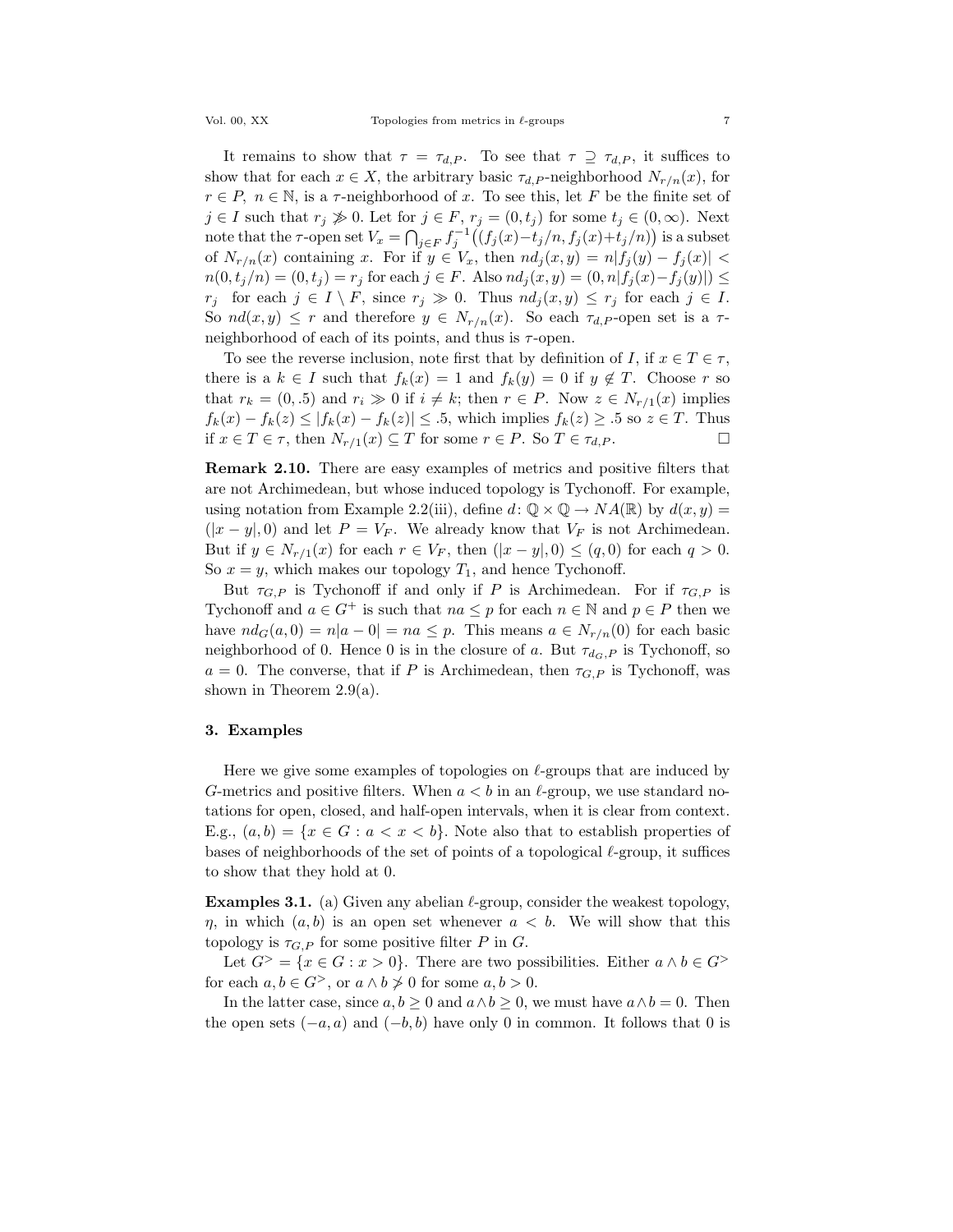an isolated point and hence that  $\eta$  is the discrete topology. But the discrete topology is  $\tau_{G,G^+}$ , so  $\eta = \tau_{G,G^+}$ .

In the former case, again two possibilities arise. Either  $G^>$  has a minimal element (as in the case  $G = \mathbb{Z}$ ) or not. In the first of these cases, suppose a is such a minimal element. Then  $\{0\} = (-a, a)$  is an open set. So again  $\eta = \tau_{G,G^+}.$ 

So we are left with the case in which  $G^>$  has no minimal element, and  $a \wedge b \not\geq$ 0 for each  $a, b \in G^>$ . Because  $G^>$  has no minimal element, for every  $m, n \in G^>$ there is an  $s > 0$  such that  $s < m \wedge n$ . Thus for every  $m, n \in G^>$ ,  $m \wedge n \in G^>$ . That is to say,  $G^>$  is a positive filter in this situation. Now if  $0 \in (a, b)$  we have  $-a > 0$  and  $b > 0$ . Thus there is  $r \in G^>$  such that  $r < (-a) \wedge b$ ; as a result,  $0 \in (-r, r) \subseteq [-r, r] = N_{r/1}(0) \subseteq (a, b)$ . Since  $G^>$  is a positive filter without a minimal element, we have that  $\{N_{r/1}(a) = [a - r, a + r] : r > 0\}$  is a  $\tau_{G,G}$  -neighborhood base about a. Also  $\{(a-r, a+r) : r > 0\}$  forms an  $\eta$ neighborhood base about a. Thus in this case as well, each basic neighborhood in either topology contains one in the other, so  $\eta = \tau_{G,G}$ . Therefore, we always have  $\eta = \tau_{G,P}$  for some positive filter on G.

(b) Suppose  $G = C(X)$  for a Tychonoff space X. We will describe some  $\ell$ group topologies on  $C(X)$  that have been studied in the past and recast them as the topology  $\tau_{C(X),P}$  for appropriately chosen positive filters P.

(i) The m-topology is the one whose open sets are those  $T$  such that for each  $f \in T$  there are strictly positive functions  $g, h \in C(X)$  so that if for each x,  $f(x) - g(x) < k(x) < f(x) + h(x)$  then  $k \in T$ .

The m-topology is important because certain classes of topological spaces X can be characterized by topological properties of  $C_m(X)$ . For example Hewitt in [4] showed that X is pseudocompact if and only if  $C(X)$  with the m-topology is first countable.

The m-topology is given by  $d_{C(X)}$  with the set SP of strictly positive functions in  $C(X)$ , which is a positive filter. To check the above assertions, first note that for each  $f \in C(X)$ , and each  $g, h \in P$ ,  $r = \frac{g \wedge h}{2} \in SP$  and  $r + r \leq g, h$ , from which it is easy to check that SP is a positive filter, and  ${k : (\forall x)(f(x) - r(x) < k(x) < f(x) + r(x))} = {k : (\forall x)(|f(x) - k(x)| <$  $r(x)$ } ⊆ {k :  $(\forall x)(|f(x) - k(x)| \le r(x))$ } =  $N_{r/1}(f)$  ⊆ {k :  $(\forall x)(f(x) - g(x) <$  $k(x) < f(x) + h(x)$ . This shows that each m-topology neighborhood of f contains a  $\tau_{C(X),SP}$  neighborhood, and each  $\tau_{C(X),SP}$  neighborhood of f contains a m-topology neighborhood. Thus the m-topology is  $\tau_{C(X),SP}$ .

(ii) In a variation of the m-topology discussed in talks by Iberkleid and McGovern but not published, T is open if for each  $f \in T$  there are nonnegative functions g, h with nowhere dense zero sets, so that if for each x,  $f(x)-g(x) \leq$  $k(x) \leq f(x) + h(x)$  then  $k \in T$ .

This collection turns out to be  $\tau_{C(X),W(C(X))}$  where, as in Theorem 2.8,  $W(C(X))$  is the positive filter of weak units of  $C(X)$ . To see this, let  $ZND(X)$  $=\{r \in C(X): \forall x, r(x) \geq 0 \text{ and } z(r) \text{ is nowhere dense}\},\text{ where } z(r) = \{x \in C(X): \forall x, r(x) \geq 0 \text{ and } z(r) \text{ is nowhere dense}\}.$  $X: r(x) = 0$  is the zero set of r, and a set is nowhere dense if the interior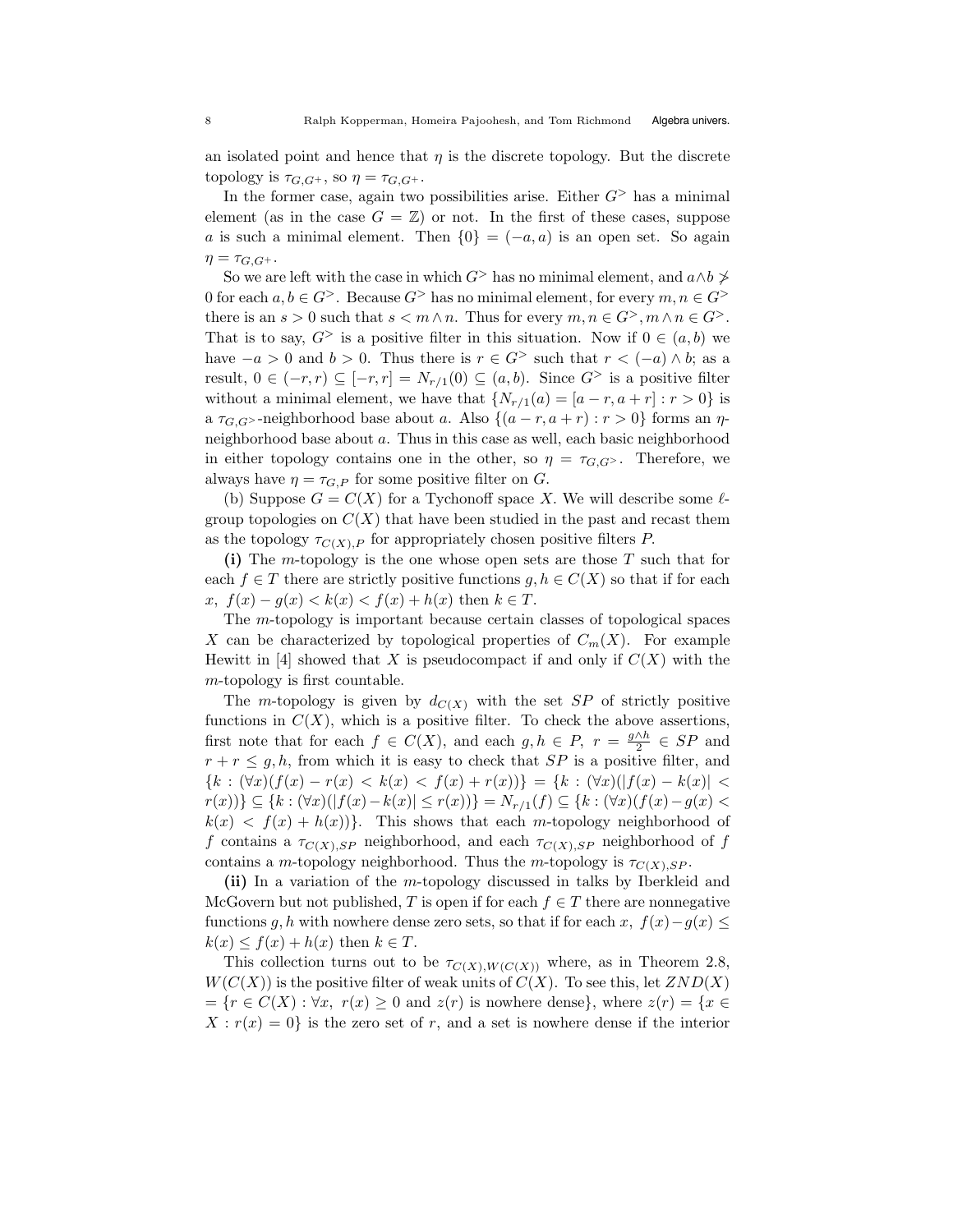of its closure is empty, or equivalently the interior of its complement is dense. We now check that  $W(C(X)) = ZND(X)$ :

If  $r \in ZND(X)$  then  $r(x) > 0$  on the complement of some nowhere dense set. If  $(r \wedge f)(x) = 0$  for each  $x \in X$ , then  $f(x) = 0$  on the complement of some nowhere dense set, and by its continuity we have that  $f(x) = 0$  at every point, so  $f = 0$ ; this shows  $r \in W(C(X))$ . But if  $r \notin ZND(X)$ ,  $r \geq 0$ , then  $r(x) = 0$ on some  $K \subseteq X$  with nonempty interior. Choose a in the interior of K. Then by the complete regularity of X, we can find a continuous  $f: X \to [0, 1]$  so that  $f(a) = 1$  and  $f(x) = 0$  whenever  $x \notin K$ . Then  $f \in C(X)^+$  and for each  $x \in K$ ,  $(r \wedge f)(x) \leq r(x) = 0$  and for each  $x \in X \setminus K$ ,  $(r \wedge f)(x) \leq f(x) = 0$ , so  $r \wedge f \leq 0$ , but  $f \nleq 0$ ; thus  $r \notin W(G) = W(C(X)).$ 

The proof that the Iberkleid-McGovern topology is then  $\tau_{G,W(G)}$  is then similar to the proof in (i) that the m-topology is  $\tau_{G,SP}$ .

(iii) The uniform topology on  $G = C(X)$  is defined by saying that a set T is open if for each  $f \in T$  there is some  $\epsilon > 0$  so that if for each x,  $f(x) - \epsilon <$  $k(x) < f(x) + \epsilon$  then  $k \in T$ . This topology is given by  $d_{C(X)}$  with the positive filter  $UC = {r \in C(X) : (\exists \epsilon > 0)(\forall x)r(x) \geq \epsilon},$  of functions that are above a positive constant. The verification is as in (i).

If X is compact, then  $C(X)$  becomes a Banach algebra, but unless X is pseudocompact, scalar multiplication fails to be continuous and hence  $C(X)$ need not be a topological algebra over  $\mathbb R$  in any of the three topologies in (b).

**Example 3.2 (Products).** If, for each  $i \in I$  we have a set  $X_i$ , an abelian  $\ell$ group  $G_i$ , a  $G_i$ -quasimetric  $q_i$  and a positive filter  $P_i$  on  $G_i$ , we find an abelian  $\ell$ -group H, containing  $\prod_{i\in I} G_i$ , an H-quasimetric,  $q_H$ :  $\prod_{i\in I} X_i \times \prod_{i\in I} X_i \rightarrow$ <br> $\prod_{i\in I} G_i$  ⊂ H, and a positive filter P on H such that  $\tau_{a}$ , p is the product of  $\prod_{i\in I} G_i \subseteq H$ , and a positive filter P on H such that  $\tau_{q_H,P}$  is the product of the  $\tau_{q_i,P_i}$ .

Consider the product of abelian  $\ell$ -groups,  $H = \prod_i N A(G_i)$ , where the  $NA(G_i)$  are constructed as in Example 2.2. Use subscripts to denote the operations of  $NA(G_i)$ , e.g.  $+_i, \vee_i$  and  $\wedge_i$ . Identify  $G_i$  with  $\{0\} \times G_i$ , via the inclusion map  $f \to (0, f)$ . Define  $q_H$  by  $q_H(x, y)_i = q_i(x_i, y_i)$ . We leave the proof that  $q_H$  is an H-quasimetric to the reader. Further, for each i, let  $\uparrow P_i$ denote the set of  $t \in NA(G_i)$  which are greater than or equal to s for some  $s \in P_i$ ; then  $\uparrow P_i$  is a positive filter in  $NA(G_i)$  that contains  $P_i$ . We can think of  $\prod_I G_i$  as a subgroup of H.

As in the proof of Theorem 2.9 (b), let  $P = \sum_{i \in I} P_i$  denote the subset of  $\prod_i NA(G_i)$  whose elements are those  $r = (r_i) \in \prod_i G_i$  such that each  $r_i \in \uparrow P_i$ and  $r_i \gg 0$  for all but a finite number of  $i \in I$ . Then P is a positive filter on  $\prod_i \text{NA}(G_i)$ , and it is straightforward to show that the topology  $\tau_{q_H,P}$  is the product of the  $\tau_{q_i,P_i}$ , completing discussion of this example.

As a special case, consider the product  $(\mathbb{R}, \varepsilon)^I$ , where I is infinite and  $\varepsilon$  is the usual Euclidean topology on R. As previously noted,  $(0,\infty)$  is a positive filter on R, and  $\varepsilon$  is  $\tau_{d_R,(0,\infty)}$ . By the earlier part of this example, the product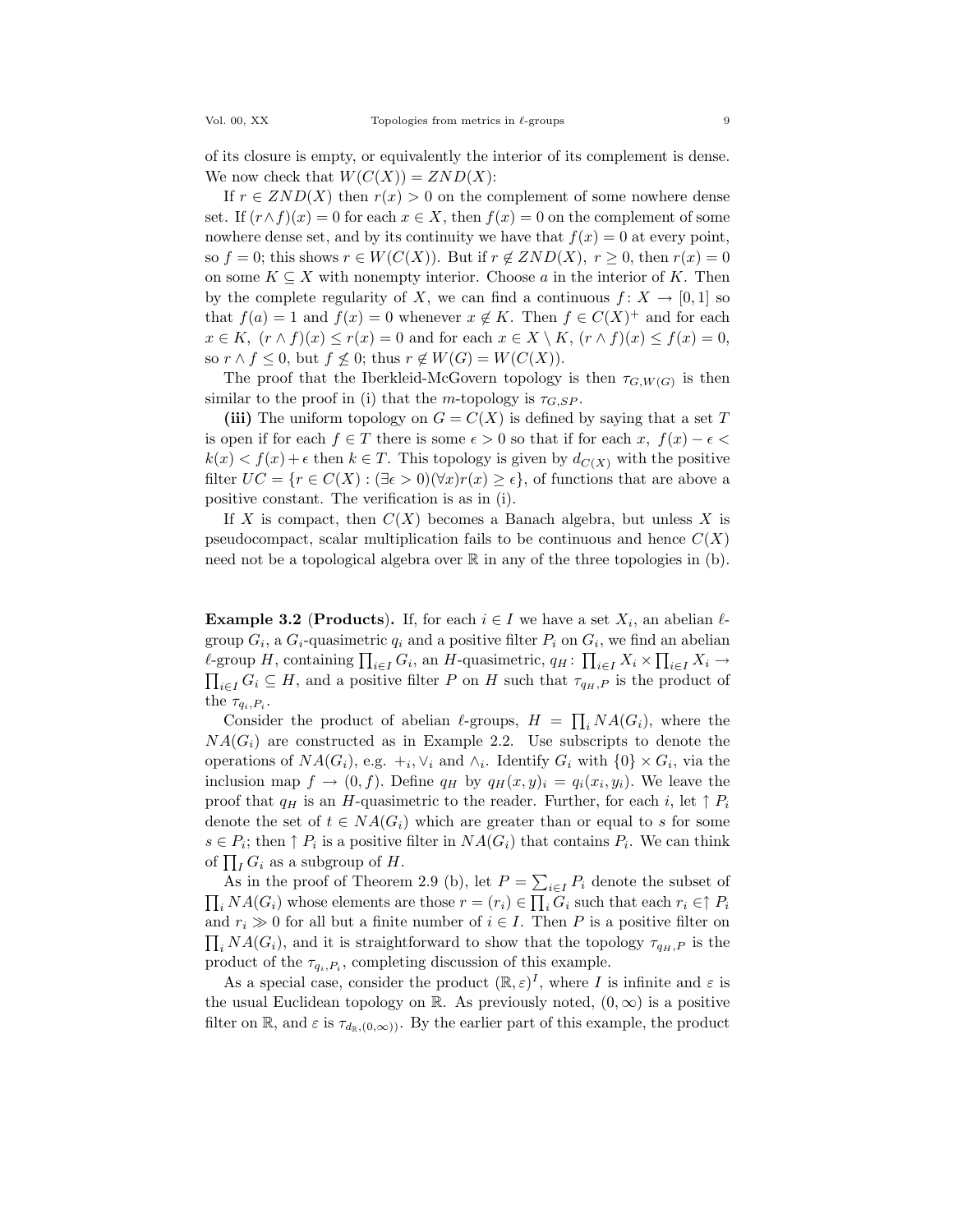topology  $\varepsilon^I$  equals  $\tau_{d_{NA(\mathbb{R})^I,P}}$ , where  $P = \{r \in NA(\mathbb{R})^I : \text{each } r_i > 0 \text{ and }$  $r_i \gg 0$  for all but a finite number of i.

In fact  $\varepsilon^I$  is not of the form  $\tau_{d_{nI,p}}$  for any positive filter P on  $\mathbb{R}^I$ . To see this, first note that there is no  $s \in (\mathbb{R}^I)^+$  and  $n \in \mathbb{N}$  such that  $N_{s/n}(0)$  is a neighborhood of 0 in  $\varepsilon^I$ . This holds since any  $\varepsilon^I$  neighborhood U of 0 would contain  $\{x \in \mathbb{R}^I : x_i \in T_i \text{ whenever } i \in F\}$  for some finite  $F \subseteq I$  and  $\varepsilon$ neighborhoods  $T_i$  of 0. Since F is finite and I is not, we can choose  $j \in I \setminus F$ . Then  $x \in \mathbb{R}^I$ , defined by:

$$
x_i = \begin{cases} ns_i & i = j \\ 0 & i \neq j \end{cases}
$$

is an element of  $U \setminus N_{s/n}(0)$ .

As a result, if  $P \neq \emptyset$  then for  $s \in P$ ,  $N_{s/1}(0)$  is a  $\tau_{d_{sI},P}$ -neighborhood of 0 which is not a  $\varepsilon^I$ -neighborhood of 0, so  $\tau_{d_{\mathbb{R}^I},P} \neq \varepsilon^I$ ; otherwise  $P = \emptyset$ , in which case  $\tau_{d_{n,l},P}$  is the indiscrete topology, and  $\varepsilon^I$  is not.

The above gives an example of a topology on an  $\ell$ -group G which comes from  $d_G: G \times G \to H$  and a positive filter P on H for some  $H \supseteq G$ , but does not arise from  $d_G: G \times G \to G$  and a positive filter P on G.

## 4. Partial metrics and topologies induced by them

Much more topological structure on an abelian  $\ell$ -group, such as the fact that  $\tau_{G,P}$  is the join of an upper and a lower topology with respect to which +,∨ and ∧ are continuous, is brought out using metric-like properties of the supremum function. The appropriate metric-like setting is defined below.

**Definition 4.1.** A partial metric on a set X is a function  $p: X \times X \to \mathbb{R}$  such that for all  $x, y, z \in X$ ,

(sym)  $p(x, y) = p(y, x)$ (ssd)  $p(x, x) \leq p(x, y)$  (replacing  $p(x, y) \geq 0$ ) (tri)  $p(x, z) \leq p(x, y) + p(y, z) - p(y, y)$  (replacing the usual triangle inequality) (sep)  $p(x, y) = p(x, x) = p(y, y)$  if and only if  $x = y$ .

These are the partial metric axioms: symmetry, small self-distance (no element is closer to a given element than it is to itself), triangularity, and separation. Each reduces to one of the metric axioms when  $p(x, x) = 0$  is assumed, and implies the usual axiom when that identity no longer holds; for example, separation becomes  $d(x, y) = 0$  if and only if  $x = y$  in the metric case and implies that the associated topology satisfies the Hausdorff separation property. We are so accustomed to the idea that  $d(x, x) = 0$ , we fail to note that if the self-distance of a point on the globe, such as New York, were 0, then when we arrived at the airport, we would be at any address in the City.

**Example 4.2.** The map  $\vee$ :  $\mathbb{R} \times \mathbb{R} \to \mathbb{R}$  such that  $\vee (x, y) = \max\{x, y\}$  is a partial metric on  $\mathbb R$  (indeed, we show this for arbitrary abelian  $\ell$ -groups in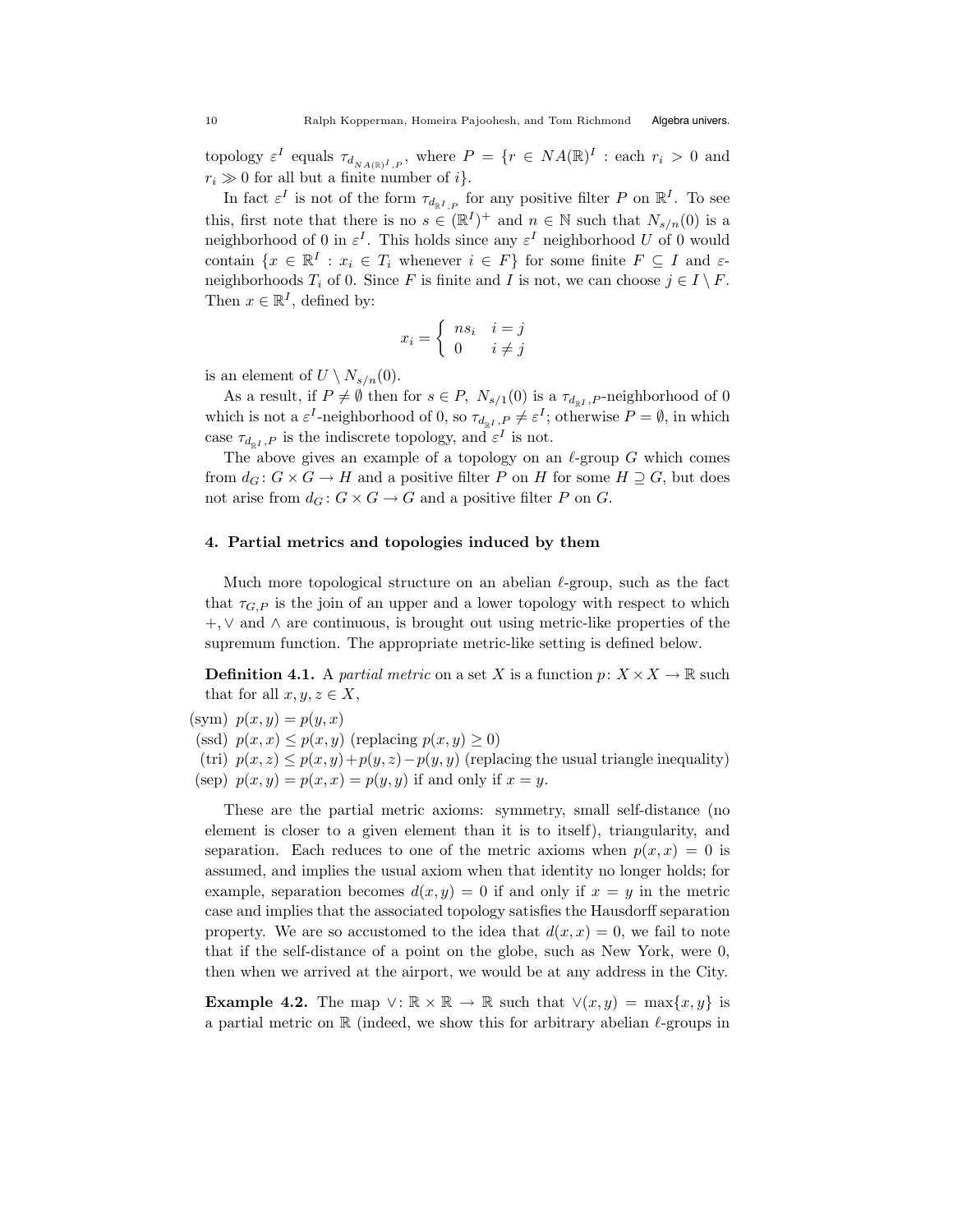Theorem 4.4). It is straightforward to show that  $\vee$  satisfies the axioms sym, ssd and sep. For the tri axiom, one can show that  $p(x, z) \leq p(x, y) + p(y, z) - p(y, y)$ using the three cases: when  $y$  is the largest element, when  $y$  is the smallest element and when  $y$  is between  $x$  and  $z$ .

Partial metrics were introduced by the computer scientist Steve Matthews in [10] in the early 1990's as a mechanism for studying how to gain increasingly precise, but always partial, knowledge about ideal objects. For example, to study gaining the knowledge that a number is in smaller and smaller intervals, it is useful to study the poset of compact nonempty real intervals, under the partial order ⊃. While there is no need to be familiar with the terminology, there are three topologies involved: the Scott (in which a set  $T$  is open if whenever  $\forall D \in T$  and D is directed, then D meets T; then all Scott open sets are upper sets), the lower (whose closed sets are generated by sets of the form  $[g,\infty) = \{x : x \ge g\}$  for g any element), and their join, the Lawson<sup>1</sup>. It turned out to be convenient in [9] to allow partial metrics to assume values in certain complete lattices with an additional abelian semigroup operation, +. For similar reasons in this paper we find it convenient to allow our partial metrics to assume values in lattice ordered groups.

The usual topology on the reals is the join of two one-sided topologies, the upper topology, whose open sets are those of the form  $(a,\infty)$  for  $a \in (-\infty,\infty)$ , and the dually defined *lower topology*. Note that a set  $T$  is open in the upper topology if and only if  $-T$  (its set of additive inverses) is open in the lower topology. In general, for any topology  $\tau$  on a group (in this case additively written) such that the group operation is continuous, its *dual* is the topology whose open sets are those of the form  $-T$ , for T open in  $\tau$ , and this dual is also such a topology.

Recall that if  $(P, \leq)$  is a partially ordered set and  $A \subseteq P$ , then  $\{x \in P :$  $a \leq x$  for some  $a \in A$  is denoted by  $\uparrow A$  and is called the upper set of A. Also  $\downarrow A = \{x \in P : x \leq a \text{ for some } a \in A\}$  is called the *lower set of A.* A set B is an upper set if for some A,  $B = \uparrow A$ , (equivalently,  $B = \uparrow B$ ), and lower sets are defined similarly.

For the lattice ordered groups, the dual of a topology all of whose open sets are upper sets, is one all of whose open sets are lower sets, and the lattice operations are continuous in the dual if and only if they are in the original.

We now note that the upper and lower topologies on  $\mathbb R$  can be obtained by using our partial metric  $p = \vee$  in the following way:

We defined G-quasimetrics in Definition 1.2 to be maps  $q: X \times X \to G^+$ satisfying sd0, t0, and tri. There we also introduced the dual,  $q^*$ , of a Gquasimetric  $q$ . In Definition 2.3 we defined the closed balls that arise from a G-quasimetric and the topology arising from it and a positive filter.

<sup>1</sup>Textbooks on the subjects of denotational semantics and domain theory discuss these topologies and their uses; the text [1] may be downloaded and printed at the site we give in the references.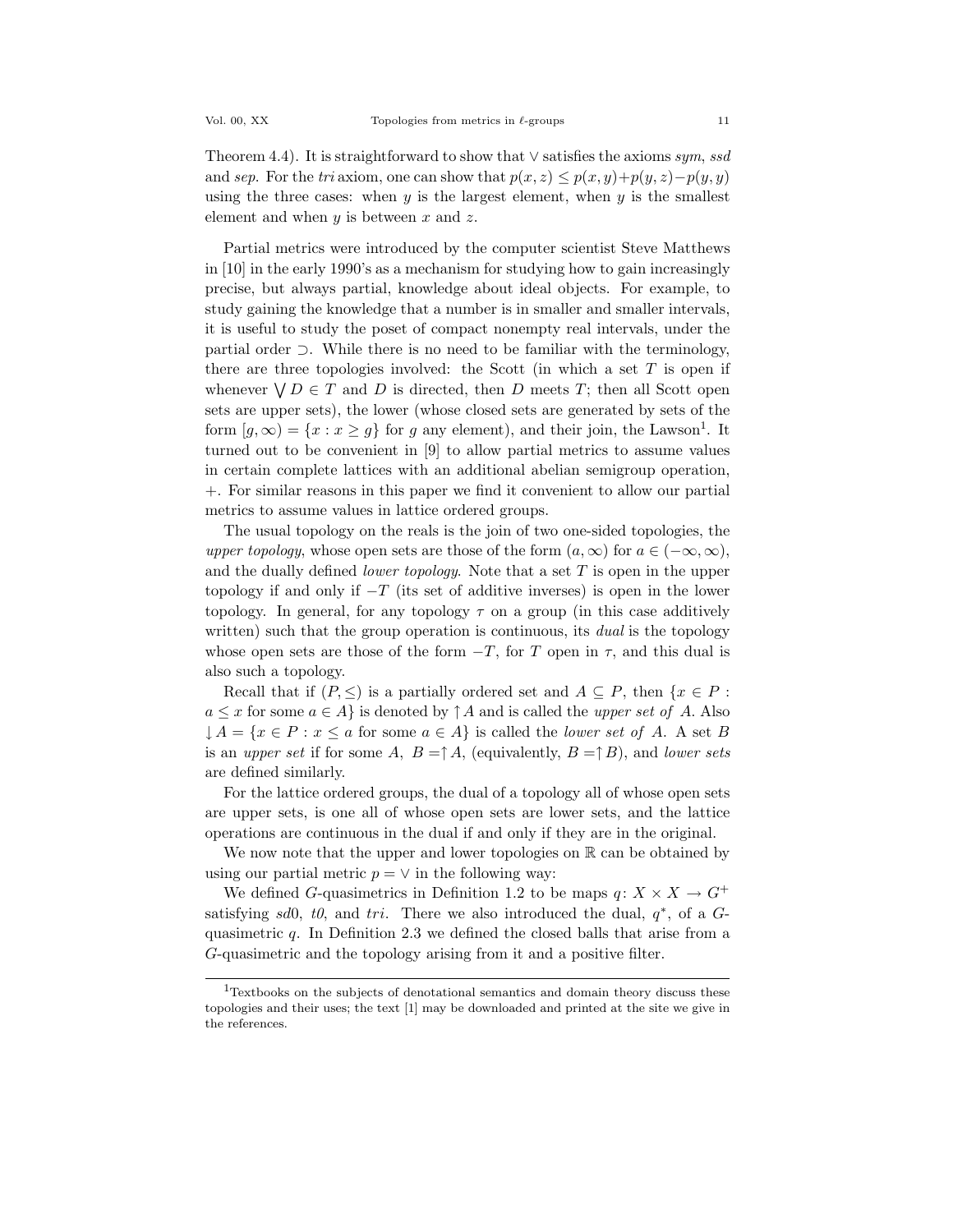Given a partial metric, p, two quasimetrics  $q_p$  and its dual,  $q_p^*$  are defined:  $q_p(x, y) = p(x, y) - p(y, y)$ , and  $q_p^*(x, y) = q_p(y, x) = p(x, y) - p(x, x)$ . For  $p = \vee, q_p(x, y) = \vee(x, y) - y = (x - y) \vee 0 = (x - y)^{+}$  and  $q_p^{*}(x, y) = \vee(x, y) - x =$  $(y - x) \vee 0 = (y - x)^{+}$ . Then in the case  $G = \mathbb{R}$ , the upper topology is the topology arising from  $q_{\vee}$  and  $P = (0, \infty)$ , and the lower topology the one arising from  $q^*_{\vee}$  and  $(0,\infty)$ .

**Definition 4.3.** Given a set X and an abelian  $\ell$ -group G, a G-partial metric on X into G is a map  $p: X \times X \to G$  which satisfies the axioms sym, ssd, tri, and sep, given in Definition 4.1.

If  $p: X \times X \to G$  is a G-partial metric on a set X into an abelian  $\ell$ -group G, the function  $q_p: X \times X \to G$  defined by  $q_p(x, y) = p(x, y) - p(y, y)$  is called the associated quasimetric of p.

**Theorem 4.4.** Suppose G is an abelian  $\ell$ -group.

- (a) If  $q^+(a, b) = (a b)^+$  for all  $a, b$  in  $G$ , then  $q^+ : G \times G \to G^+$  is a G-quasimetric.
- (b) If p is a G-partial metric on a set X, then  $q_p$  is a G-quasimetric.
- (c) The map  $\vee: G \times G \to G$  is a G-partial metric.

Moreover,  $q_{\vee} = q^{+}$ .

*Proof.* (a) That sd0 holds is obvious. If  $(a-b)^+ = (b-a)^+ = 0$ , then  $a = b$ , so t0 also holds, and tri holds because  $a-c = a-b+b-c \leq (a-b)\vee 0+(b-c)\vee 0$ and  $0 \le (a-b)\vee 0 + (b-c)\vee 0$ . Thus  $q^+(a,c) = (a-c)\vee 0 \le (a-b)\vee 0 + (b-c)\vee 0 =$  $q^+(a, b) + q^+(b, c)$ .

(b) By ssd, each  $q_p(x, y) \in G^+$ , and sd0 holds by the definition of  $q_p$ . If  $q_p(x, y) = q_p(y, x) = 0$ , then  $p(x, y) = p(x, x) = p(y, y)$ . So  $x = y$  by sep, and hence to is established. To verify tri for  $q_p$ , consider that:

$$
q_p(x, y) + q_p(y, z) - q_p(x, z)
$$
  
=  $[p(x, y) - p(y, y)] + [p(y, z) - p(z, z)] - [p(x, z) - p(z, z)]$   
=  $[p(x, y) + p(y, z) - p(y, y)] - p(x, z) \ge 0$  by *tri* for *p*.

Thus,  $q_p$  is a G-quasimetric.

(c) Certainly,  $\vee(a, b) = \vee(b, a) \geq \vee(a, a)$  and if  $\vee(a, b) = \vee(a, a) = \vee(b, b)$ we immediately have  $a = a \vee a = b \vee b = b$ . Finally, for the triangle inequality, it will suffice to show that  $\vee(a, c) + \vee(b, b) \leq \vee(a, b) + \vee(b, c)$ , but the left side is then  $(a \vee c) + b = (a + b) \vee (c + b)$ , and  $a + b, c + b \leq (a \vee b) + (c \vee b)$ , so  $(a + b) \vee (c + b) \leq (a \vee b) + (c \vee b).$ 

To complete this proof, notice that  $q_{\vee}(x, y) = (x \vee y) - y = (x-y) \vee (y-y) =$  $(x - y)^{+} = q^{+}(x, y).$ 

**Definition 4.5.** Given a positive filter P on an abelian  $\ell$ -group G, a set X and a G-partial metric on X into G, the topologies  $\tau_{q_p,P}$  and  $\tau_{q_p^*,P}$  are defined by Definition 2.3. They will be called the *topologies on*  $X$  *induced by p and* P, and will be denoted by  $\tau_{p,P}$  and  $\tau_{p^*,P}$ , respectively.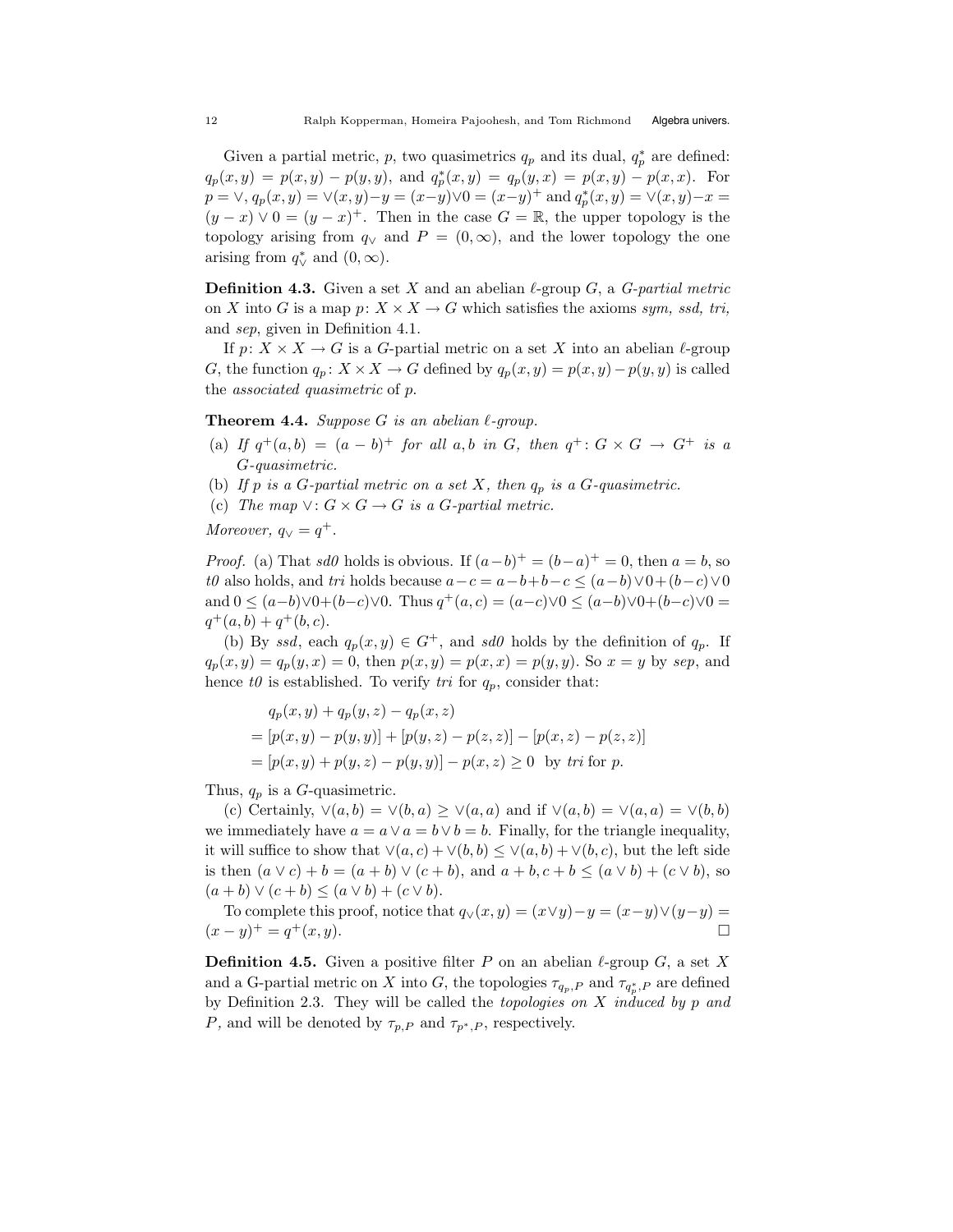In Theorem 2.4 we showed that each  $\tau_{q,P}$  is a topology and and  $\{N_{r/n}(x):$  $r \in P$ ,  $n \in \mathbb{N}$   $\cup$  {X} is a neighborhood base at each  $x \in X$ . Now recall that the specialization order of a topological space,  $(X, \tau)$  is defined by  $x \leq_{\tau} y \Leftrightarrow x$ is in the closure of  $\{y\}$ . If  $\tau = \tau_{q,P}$  for some G-quasimetric  $q: X \times X \to G$ and Archimedean positive filter P, then x is in the closure of  $\{y\} \Leftrightarrow$  for each neighborhood N of x,  $\{y\} \cap N \neq \emptyset$ , that is, if and only if, for each  $r \in P$ ,  $n \in \mathbb{N}$ ,  $y \in N^q_{r/n}(x)$ , or equivalently, if and only if, for each  $r \in P$ ,  $n \in$ N,  $nq(x, y) \leq r$ . Since P is Archimedean, this occurs if and only if,  $q(x, y) = 0$ .

**Theorem 4.6.** Suppose G is an abelian  $\ell$ -group and P a positive filter in G. Then a set T is open in  $\tau_{\vee,P}$  if and only if whenever  $x \in T$ , there is an  $r \in P$ and an  $n \in \mathbb{N}$ , such that  $\{y : ny \ge nx - r\} \subseteq T$ , and T is open in  $\tau_{\vee^*,P}$  if and only if for each  $x \in T$ , there are  $r \in P$ ,  $n \in \mathbb{N}$ , such that  $\{y : ny \le nx + r\} \subseteq T$ . The operations +,  $\vee$ ,  $\wedge$  are continuous from  $(G, \tau_{\vee,P}) \times (G, \tau_{\vee,P})$  to  $(G, \tau_{\vee,P})$ , and inversion is a homeomorphism between  $(G, \tau_{\vee,P})$ , and  $(G, \tau_{\vee^*,P})$ . If P is Archimedean the specialization order on  $\tau_{\vee,P}$  is the order on G.

*Proof.* To verify the first assertion, it suffices to show that  $nN_r(x/n) = \uparrow (nx-\frac{1}{n})$ r) for each  $x \in G$ ,  $n \in \mathbb{N}$ , and  $r \in P$ . This follows since,  $n(x \vee y) - ny =$  $n((x \lor y) - y) = n(x - y)^{+}$ , and  $N_{r/n}(x) = \{y \in G : nq_{\lor}(x, y) \leq r\} = \{y \in G : n \leq r\}$  $G: n(x \vee y) - ny \leq r$  = { $y \in G: n(x - y)^{+} \leq r$ } = { $y \in G: nx - ny \leq r$ } =  $\{y \in G : nx - r \leq ny\}$ . The proof that  $nN_r(x/n) = \downarrow (nx + r)$  is similar.

The continuity of  $+$ ,  $\vee$ , and  $\wedge$  are shown as in the proof of Theorem 2.5. So is that of – from  $(G, \tau_{\vee, P})$  to  $(G, \tau_{\vee^*, P})$  and from  $(G, \tau_{\vee^*, P})$  to  $(G, \tau_{\vee, P})$ .

Finally, we must show that if P is Archimedean,  $y \in cl(x)$  if and only if  $y \leq x$ . But by the discussion in the last paragraph before this theorem, this holds if and only if  $(y - x)^+ = 0$  that is if and only if  $y \leq x$ holds if and only if  $(y - x)^+ = 0$ , that is, if and only if  $y \leq x$ .

**Corollary 4.7.** For any abelian  $\ell$ -group G and positive filter P,  $\tau_{q_y^*,P} = \{-T :$  $T \in \tau_{q_{\vee},P}$  and  $\tau_{\vert\ \vert,P} = \tau_{q_{\vee},P} \vee \tau_{(q_{\vee})^*,P}$ .

Proof. The first assertion is a restatement of the fact that by Theorem 4.6, inversion is a homeomorphism between  $(G, \tau_{\vee}, P)$  and  $(G, \tau_{\vee^*, P})$ . We leave the second to the reader second to the reader.

#### 5. The positive filter of strong units

**Definition 5.1.** In a po-group  $G, e \in G$  is called a *strong unit* if for every  $a \in G$  there is a positive integer n such that  $a < ne$ . We denote the set of strong units of G by  $S(G)$ .

It is obvious that every strong unit should be positive.

**Theorem 5.2.** Let G be an abelian  $\ell$ -group. Then  $S(G)$  is a positive filter.

*Proof.* If  $r, s \in S(G)$  and  $r \wedge s \leq t$  then  $t \in S(G)$ , since if  $a \in G$  there are positive integers j, k so that  $a < jr$  and  $a < ks$ ; thus  $a \leq jkr \wedge jks = ik(r \wedge s) < (ik+1)t$ . Thus  $t \in S(G)$ , and so  $S(G)$  is a positive filter.  $jk(r \wedge s) < (jk+1)t$ . Thus  $t \in S(G)$ , and so  $S(G)$  is a positive filter.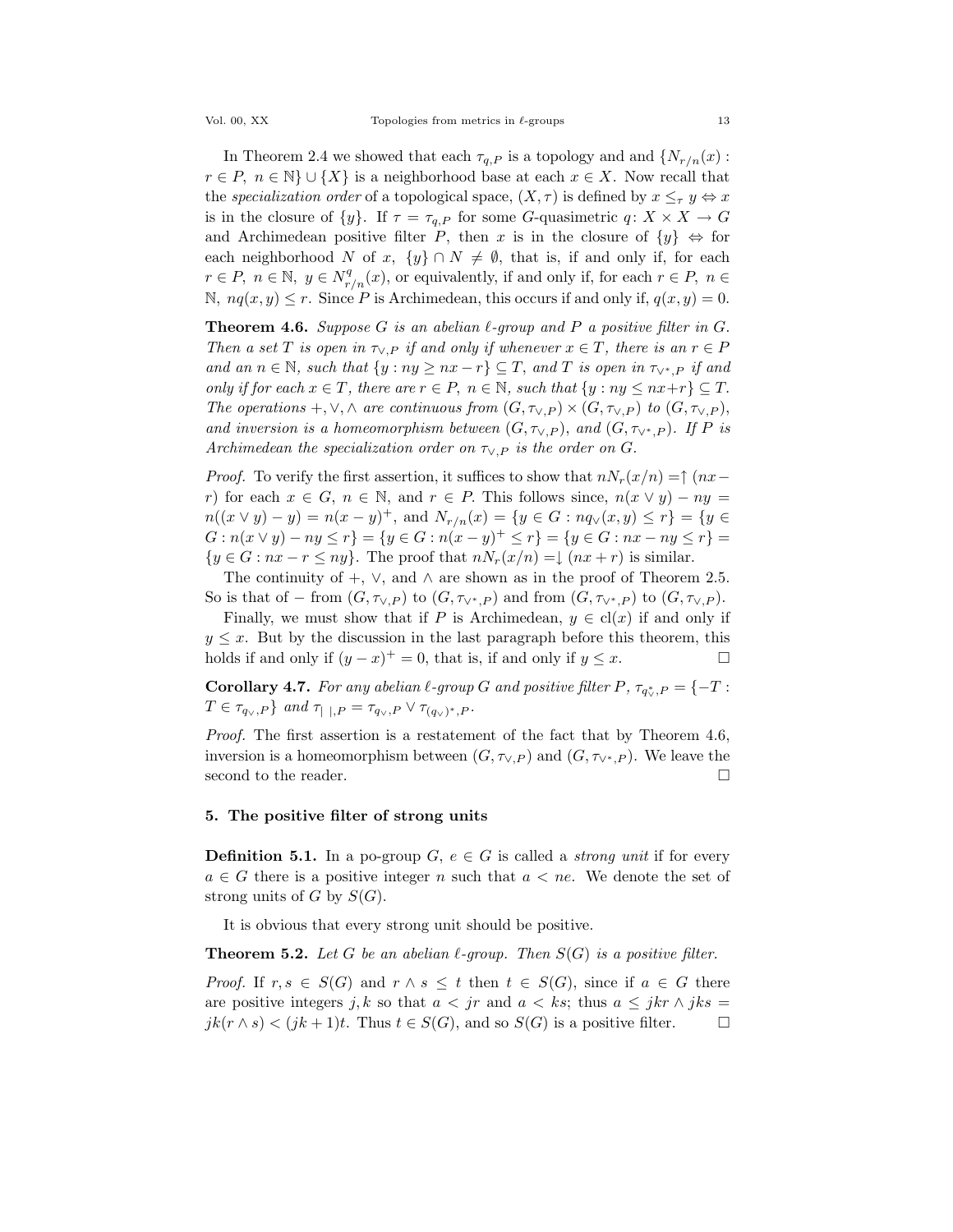We recall that an  $\ell$ -group is Archimedean if whenever  $a, b \in G^+$  and  $na \leq b$ for every  $n \in \mathbb{Z}$ , then  $a = 0$ .

**Theorem 5.3.** Let G be an abelian  $\ell$ -group such that  $S(G) \neq \emptyset$ . Then  $S(G)$ is an Archimedean positive filter if and only if  $G$  is an Archimedean  $\ell$ -group.

*Proof.* It is clear that if G is an Archimedean  $\ell$ -group, then each nonempty positive filter is Archimedean. Conversely, assume that  $S(G)$  is Archimedean. To see that G is an Archimedean  $\ell$ -group, consider  $a, b \in G$  such that for every  $n \in \mathbb{Z}$ ,  $na \leq b$ , and let  $e \in S(G)$ . Then there is an  $m \in \mathbb{N}$  such that  $b \leq me$ . Thus we have, for every  $n \in \mathbb{Z}$ ,  $na \leq b \leq me$ . Now  $me \in S(G)$  and for every  $n \in \mathbb{N}$  we have  $na \leq me \in S(G)$ . Thus since  $S(G)$  is Archimedean,  $a = 0$ .  $\Box$ 

**Theorem 5.4.** For each nonempty positive filter F,  $\tau_{G,S(G)} \subseteq \tau_{G,F}$ .

*Proof.* We show that if  $A \in \tau_{G,S(G)}$  and  $A \neq G, \emptyset$ , then  $A \in \tau_{G,F}$ . Let  $x \in A$ ; since  $A \in \tau_{G,S(G)} \setminus \{G\}$ , there are  $s \in S(G)$ ,  $m \in \mathbb{N}$ , such that  $N_{s/m}(x) \subseteq A$ . Since  $F \neq \emptyset$ , let  $r \in F$ . Then there is a positive integer k such that  $r < ks$ , thus  $ks \in F$  and  $N_{r/km}(x) \subseteq N_{ks/km}(x) = N_{s/m}(x) \subseteq A$ . By the arbitrary nature of  $x \in A$ , the proof is complete. nature of  $x \in A$ , the proof is complete.

**Corollary 5.5.** For  $G = C([0, 1])$ , the pointwise and  $L^p$  topologies,  $p \geq 1$  are Nachbin convex  $\ell$ -group topologies that do not arise from a G-metric  $d_G$  and a positive filter on G.

*Proof.* Consider  $G = C(X)$  with the usual order, product and addition, where X is a compact  $T_2$  space. Then  $S(C(X)) = \{f \in C(X) : \exists \epsilon > 0 \text{ such that }$ for every  $x \in X$ ,  $f(x) \ge \epsilon$ . Thus the topology induced by this positive filter which is the uniform topology is the smallest among topologies induced by positive filters.

The pointwise topology (in which a net  $f_n \to f$  when for each  $x \in X$ ,  $f_n(x) \to f(x)$  is Nachbin convex by Theorem 2.7 and Example 3.2. By the proof of Theorem 2.5 it is an  $\ell$ -group topology strictly between the indiscrete and the uniform topologies on  $C(X)$ , so by Theorem 5.4 it is not  $\tau_{G,P}$  for any positive filter P on G.

Now further, let  $X = [0, 1]$ , so  $G = C([0, 1])$ , equipped with the usual pointwise operations and order. Then for each  $p \in [1,\infty)$ , the L<sup>p</sup>-topology restricted to  $C(X)$  is also weaker than the uniform topology, so it similarly cannot be  $\tau_{G,P}$  for any positive filter P on G.

To avoid overuse of the letter p below, let  $a = p \in [1, \infty)$ ; then for  $f, g \in X$ , define  $q_a(f,g) = (\int_0^1 [(f-g)^+(x)]^a dx)^{1/a}$ . Clearly  $q_a(f,g) = ||(f-g)^+||_a$ . Notice that  $q_a$  is a quasimetric: for each  $f, g, h \in X$ ,  $q_a(f, f) = ||0||_a = 0$ , and because integration is monotone and  $(f - h)^+ \le (f - g)^+ + (g - h)^+$ ,  $q_a(f, h) = ||(f - h)^+||_a \le ||(f - g)^+ + (g - h)^+||_a \le ||(f - g)^+||_a + ||(g - h)^+||_a =$  $q_a(f, g) + q_a(g, h)$ , and if  $q_a(g, h) = q_a(h, g) = 0$  then  $(g - h)^+ = 0 = (h - g)^+$ , so  $g = h$ .